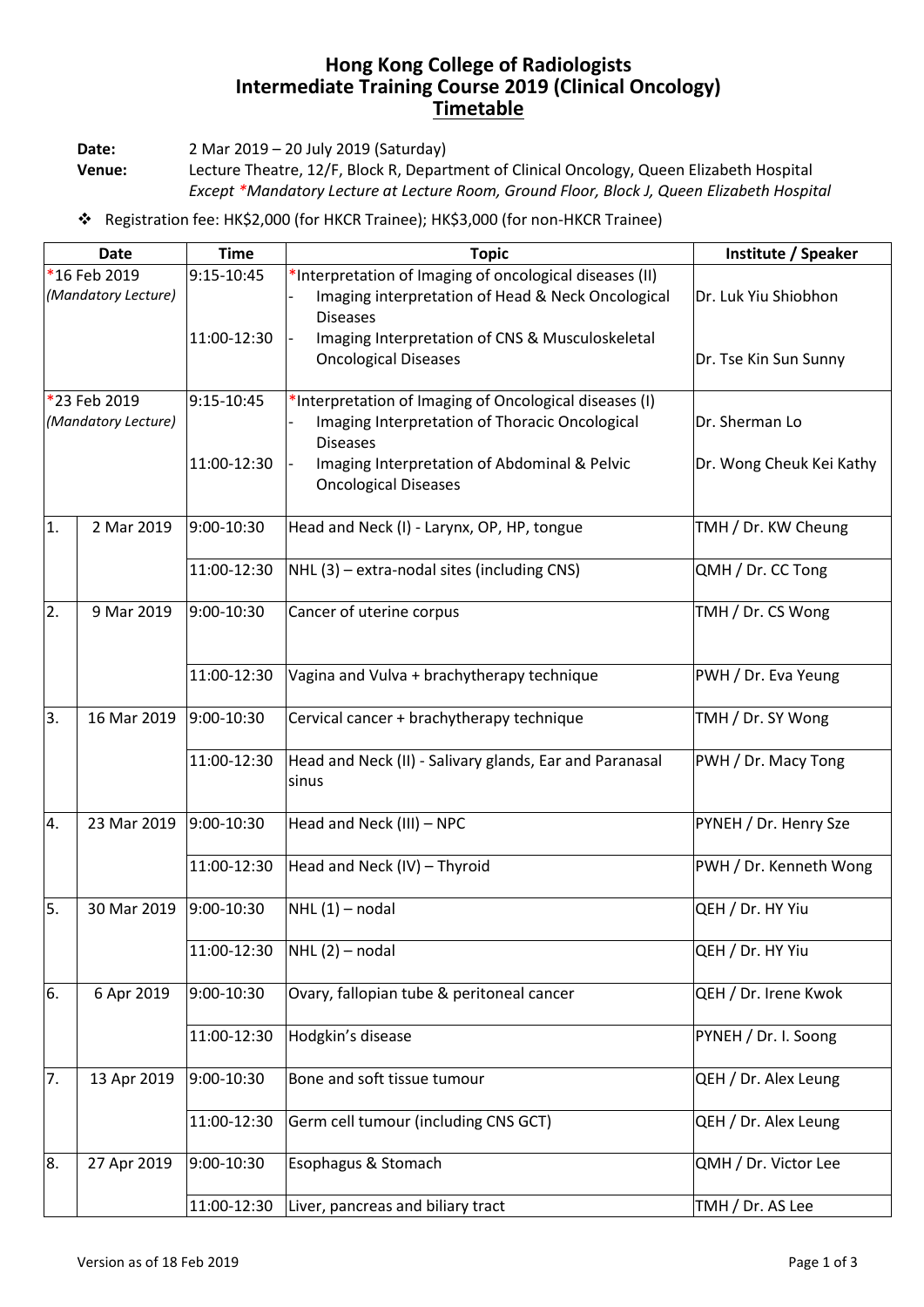## **Hong Kong College of Radiologists Intermediate Training Course 2019 (Clinical Oncology) Timetable**

|     | <b>Date</b> | <b>Time</b> | <b>Topic</b>                                                                                                             | Institute / Speaker    |
|-----|-------------|-------------|--------------------------------------------------------------------------------------------------------------------------|------------------------|
|     |             |             |                                                                                                                          |                        |
| 9.  | 4 May 2019  | 9:00-10:30  | Colon, Rectum and Anus (I)                                                                                               | QMH / Dr. CL Chiang    |
|     |             | 11:00-12:30 | Colon, Rectum and Anus (II)                                                                                              | QMH / Dr. CL Chiang    |
| 10. | 11 May 2019 | 9:00-10:30  | <b>Early Breast Cancer</b>                                                                                               | PWH / Dr. Joyce Suen   |
|     |             | 11:00-12:30 | <b>Advanced Breast Cancer</b>                                                                                            | PMH / Dr. Carol Kwok   |
| 11. | 18 May 2019 | 9:00-10:30  | Kidney and bladder                                                                                                       | PYNEH / Dr. K Chan     |
|     |             | 11:00-12:30 | Prostate / CA penis                                                                                                      | PWH / Dr. Daisy Lam    |
| 12. | 25 May 2019 | 9:00-10:30  | CNS (including pituitary tumor)                                                                                          | QEH / Dr. YT Fu        |
|     |             | 11:00-12:30 | Paediatric Tumour                                                                                                        | QMH / Prof. Dora Kwong |
| 13. | 1 Jun 2019  | 9:00-10:30  | Lung - Advanced stage NSCLC                                                                                              | UCH / Dr. CK Kwan      |
|     |             | 11:00-12:30 | Palliative Care (I): Principle of Palliative Medicine                                                                    | PYNEH / Dr. I Soong    |
| 14. | 8 Jun 2019  | 9:00-10:30  | Plasma cell malignancies                                                                                                 | QEH / Dr. HC Cheng     |
|     |             | 11:00-12:30 | Lung - SCLC and Early stage NSCLC                                                                                        | PYNEH / Dr. R Yeung    |
| 15. | 15 Jun 2019 | 9:00-10:30  | Pathology (1)                                                                                                            | QEH / Dr. John Chan    |
|     |             | 11:00-12:30 | Pathology (2)                                                                                                            | QEH / Dr. John Chan    |
| 16. | 22 Jun 2019 | 9:00-10:30  | Palliative Care (III): Communication Skills/ Breaking Bad<br><b>News</b>                                                 | QMH / Dr. KK Yuen      |
|     |             | 11:00-12:30 | RT for benign diseases, special RT techniques                                                                            | QEH / Dr. YS Yuen      |
| 17. | 29 Jun 2019 | 9:00-10:30  | Skin cancer (including melanoma and Superficial XR<br>technique) and ocular disease (including Grave's<br>opthalmopathy) | QMH / Dr. KK Yuen      |
|     |             | 11:00-12:30 | Palliative Care (II): Oncological emergencies and symptom TMH / Dr. SH Lo<br>management                                  |                        |
| 18. | 6 Jul 2019  | 9:00-10:30  | Radiotherapy planning (1): New advancement in planning QEH / Dr. Francis Lee<br>system                                   |                        |
|     |             | 11:00-12:30 | Radiotherapy planning (2): Site specific treatment<br>planning technique                                                 | QEH / Dr. Francis Lee  |
| 19. | 13 Jul 2019 | 9:00-10:30  | Radiotherapy planning (3): Clinical consideration and plan  PMH / Dr. Fiona Lam<br>evaluation                            |                        |